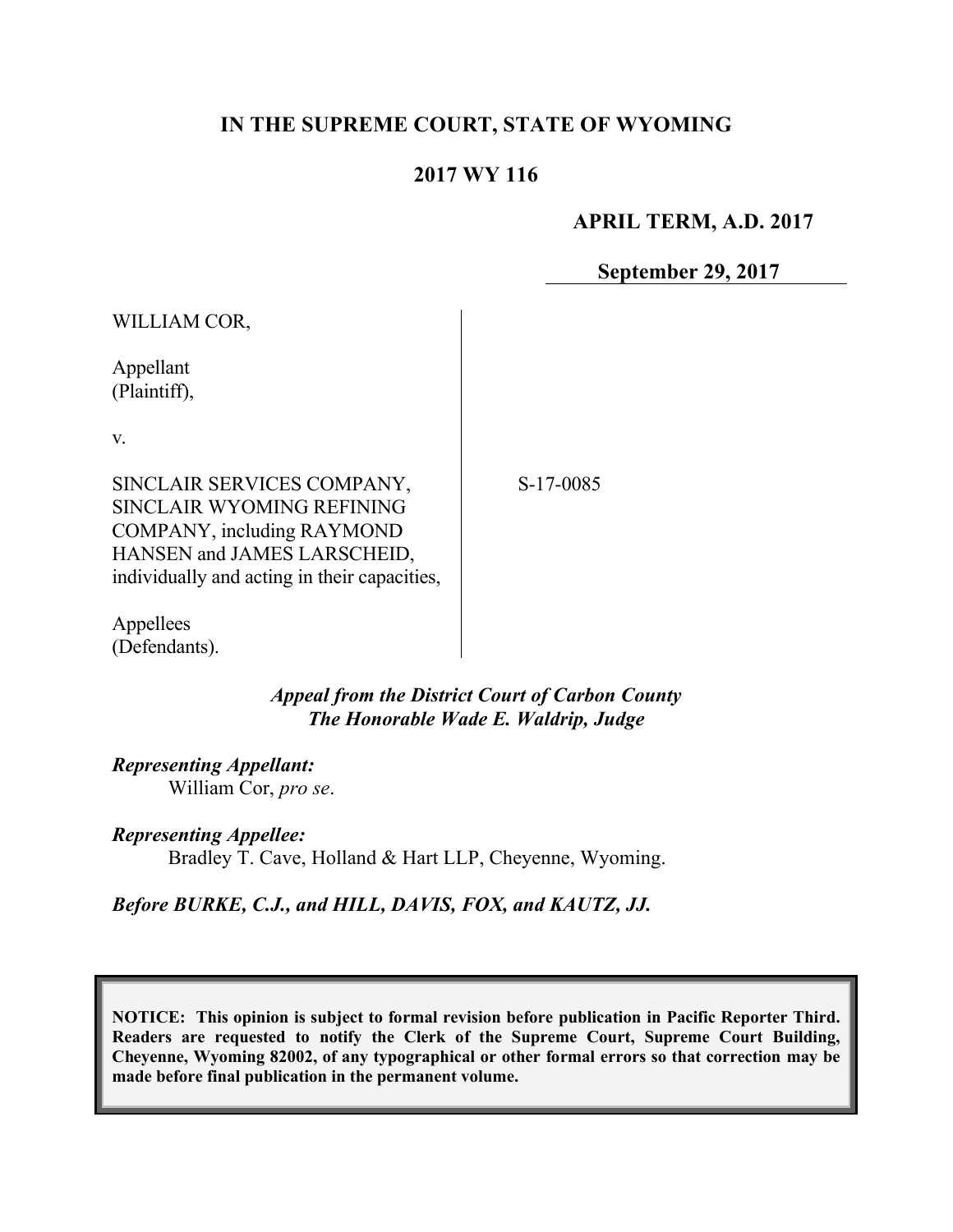#### **FOX**, **Justice**.

[¶1] William Cor filed this *pro se* appeal from the district court's dismissal of his complaint. Due to deficiencies in the appeal, we summarily affirm.

#### *ISSUES*

[¶2] Mr. Cor did not provide this Court with a statement of the issues. We supply a preliminary issue:

1. Did Mr. Cor adequately comply with the Wyoming Rules of Appellate Procedure?

We discern Mr. Cor's issues to be:

2. Did the district court err in dismissing Mr. Cor's complaint because he did not file a timely response to defendants' motion to dismiss?

3. Did Mr. Cor's complaint state a claim upon which relief could be granted?

Our determination of the first issue resolves this matter; accordingly, we do not reach the remaining issues.

## *FACTS*

[¶3] Mr. Cor, a former project engineer at Sinclair Wyoming Refining Company, filed a complaint against defendants Sinclair Services Company, Sinclair Wyoming Refining Company, Raymond Hansen, and James Larscheid (Sinclair defendants), asserting claims of fraud in the inducement and execution, breach of contract, and malicious destruction of property. Instead of answering, the Sinclair defendants filed a motion to dismiss and requested a hearing. After Mr. Cor failed to timely respond to Sinclair's motion, the district court granted the Sinclair defendants' motion without a hearing. The district court reasoned that "Mr. Cor has not filed a timely response and therefore has not contested the request for dismissal." The district court also found that the complaint should be dismissed "for the reasons set forth in the Defendants' motion to dismiss." Mr. Cor timely appealed and we summarily affirm.

## *DISCUSSION*

[¶4] A party seeking review of a decision must comply with the Wyoming Rules of Appellate Procedure. W.R.A.P. 1.02. The failure to comply with any rule other than the requirement to timely file a notice of appeal "is ground . . . for such action as the